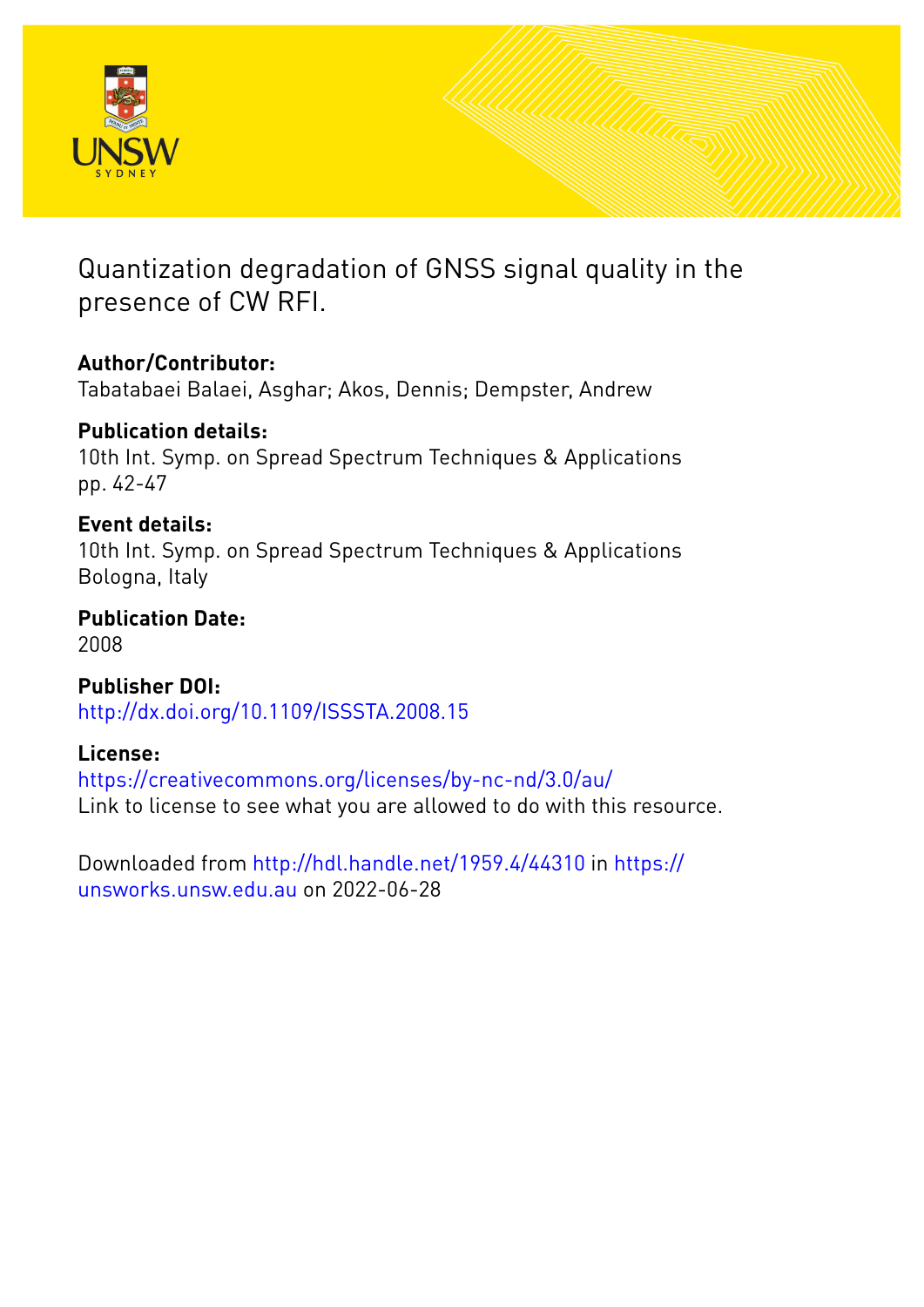# Quantization Degradation of GNSS Signal Quality in the Presence of CW **RFI**

### Asghar Tabatabaei Balaei, Dennis Akos, Andrew G. Dempster

Abstract – In a Digital Matched Filter (DMF) the degradation of signal quality depends on the pre-sampling filter bandwidth and on the number of Analogue to Digital Converter (ADC) bits. Digital matched filters are used in the acquisition of Global Navigation Satellite Systems (GNSS) signals. Automatic Gain Control (AGC) in the GNSS receivers is used to determine the maximum level of quantization by the ADC. In [1], the quantization degradation for different pre sampling bandwidths and ADC bits is analysed in the presence of Additive Gaussian white noise (AGWN). Bandwidths of more than once (or twice) the data bit rate contribute only about 0.4dB (or (0.2dB) to the overall degradation of the DMF. Also 2 bit uniform step quantization with optimum ADC threshold setting is shown to recover most of the digital implementation degradation. In this paper by focusing on pre-sampling filter bandwidth equal to the data bit rate and 2 bit ADC, the effect of quantization on the received GNSS signal quality in the presence of Continuous Wave (CW) radio frequency interference (RFI) is analysed. It is shown that a one bit ADC can have much higher degradation than the 3.5 dB in the AGWN case. It is also shown that the effect of AGC on the quantization degradation has to do with both power and frequency of CW RFI. In the presence of CW RFI, the optimal value for ratio of maximum threshold of ADC to the effective noise RMS is shown to be about 1.35 which is higher than the case when RFI does not exist  $(0.8)$ .

### I. Introduction

GNSS signals are received at a power of nearly 20 dB below the power of the background noise. This makes the receiver vulnerable to radio frequency interference. Despite this extremely low received power, many commercial GNSS receivers use one bit quantization (hard limiting) [2]. This is because of two reasons: i)

i) Unlike some other modulation schemes, the information in the Code Division Multiple Access (CDMA) signal is not in the amplitude. This means that quantization loss is very low and a one bit ADC can contain a high proportion of information. In [1] it is shown that the signal quantization SNR degradation is about 3.5 dB. This degradation with a 2-bit ADC can come down to 1.5 dB.

i) ii) Using a one bit ADC removes the need of using AGC and this simplifies the hardware.

> ii) However, apart from controlling the ADC quantization level, AGC has two other applications in the receivers [3]. It increases the dynamic range and suppresses the pulse interference. In the case of a one-bit ADC, a strong CW RFI can easily capture the receiver because the RFI saturates the front end and keeps the signal away from the zero point from being sampled. In the GNSS receiver, an AGC normally operates with the level of the environmental noise. This makes it the easiest and first component to detect interference as interference affects the level of unwanted signal [4]. In [5], considering the Probability Density Function (PDF) of CW interference, an adaptive approach for determining the level of ADC is introduced to reduce the effect of CW RFI. In that approach, a reduction of 0.6 dB in the degradation was achieved. In this paper, first we try to find out in a two-bit ADC quantization scenario, if the effect of AGC on the degradation depends on power and frequency of CW interference. Then we use the answer to this question (and the characterization of the effect) to make the AGC control the quantization level in a way that minimizes the amount of degradation in the presence of CW RFI. The analyses of this paper are all supported by experiments.

> In section II, the problem is described. In section III, the effect of AGC in the presence of CW RFI is examined. In sections IV and V, the quantization errors for different RFI powers and frequencies are respectively analysed. Section VI concludes the paper.

### II. Problem Description

AGC is used to normalize the front end output signal level despite variations in input signal power. A typical AGC device operates using a feedback loop whereby the power of the output of a variable gain device (amplifier or attenuator) is sampled and used to adjust the gain of the variable gain device itself. In this way, the output power is maintained at a relatively constant level (Figure 1). The response time of the AGC loop is an important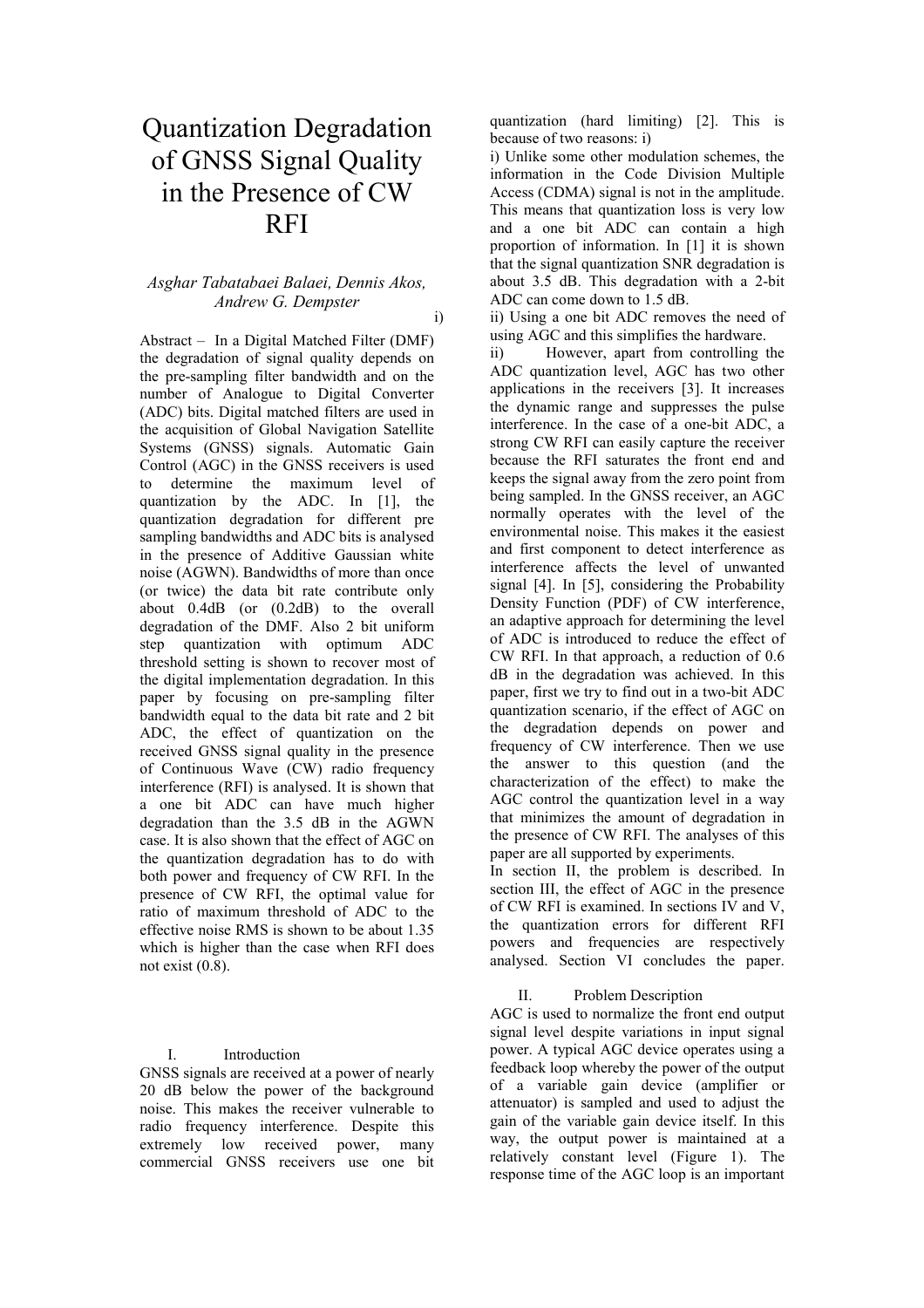design parameter and is dependent upon the application. Generally the AGC device is adjusted to react fast enough to normalize the overall power but slow enough to maintain the desired information content of the signal.



Figure 1 Block diagram of AGC and ADC inside the receiver

In GNSS receivers, the AGC controls the ADC quantization level. If L is considered as the highest threshold level of the ADC and  $\sigma$  is the standard deviation of the noise (RMS noise

level), it is shown in [1] that  $\frac{-}{\sigma}$  $L$  plays a

significant role in the quantization degradation. Including the precorrelation filtering effect, this degradation can be as low as 1.2 dB. The loss caused with 1 bit quantization in Gaussian noise is 1.96 dB. However that number is only true for the infinite bandwidth/infinite sample rate case. In Figure 2 the signal power to noise power ratio for three different cases are shown. In this experiment, 3 second of GPS PRN1 (satellite number 1) signal which also includes noise is passed through the acquisition stage of the software receiver. The vertical axis in this figure shows the ratio of i) cross correlation between the received signal and the receiver replica of the signal and ii) the variance of the

noise after the cross correlation (SNR). The horizontal axis is the ratio of the maximum



Figure 2 Quantization degradation for analogue  $(^\wedge)$ , one-bit  $(*)$  and two bit  $(-)$  ADC for a particular signal and noise level

In this experiment, the ratio  $\left(\frac{\pi}{\sigma}\right)$  $\frac{L}{L}$ ) varies between 0.001 and 0.99. In the receiver, the percentage of samples having the highest level in the ADC is used to determine the gain of the AGC and Figure 3 shows the relationship  $\frac{L}{L}$ ) and this percentage.

between the ratio ( $\frac{\pi}{\sigma}$ 



### III. AGC in the Presence of CW Interference

To better understand how AGC reacts in the presence of CW RFI, the effect of the RFI Probability Density Function (PDF) on the PDF of the effective noise (noise and interference) is examined.



Figure 4 Histogram of Gaussian noise (grey) and CW RFI (red)

In [3] it is explained that the probability density of a CW signal amplitude is:

$$
P(x) = \frac{1}{\pi\sqrt{1-x^2}}
$$

Figure 4 shows the histogram of the analogue samples of CW interference and Gaussian noise separately and Figure 5 shows the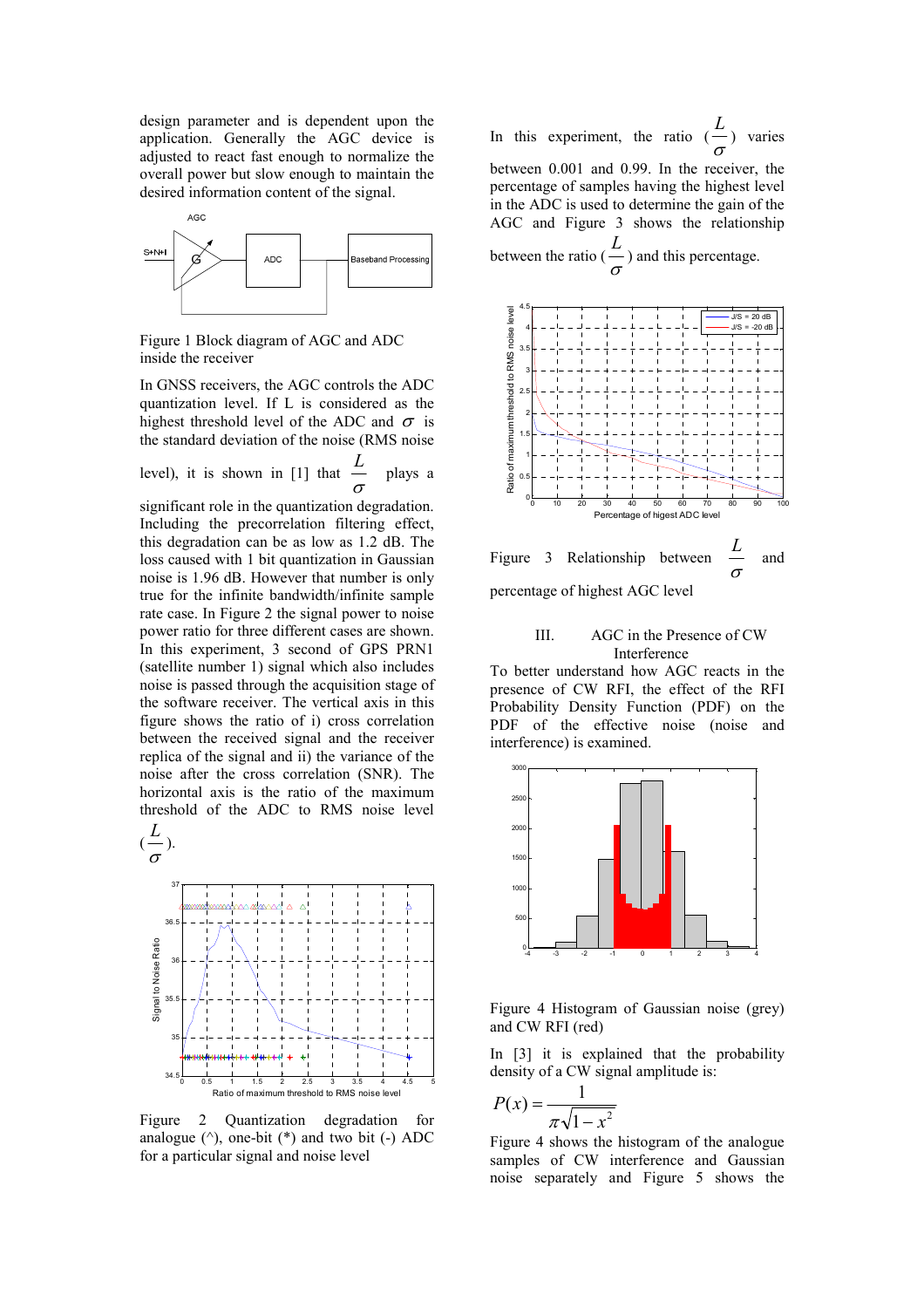histogram of the jamming plus noise when the power of jamming is four times the power of noise.



Figure 5 Histogram of noise plus CW interference interference power 4 times that of noise

When the above signal passes through the AGC with a ratio of maximum threshold to RMS noise level of one, then the histogram of the signal after passing through the ADC is shown in Figure 6.



Figure 6 Histogram of noise plus CW RFI after the AGC and 2-bit ADC with 30% highest level sample rate

As was mentioned earlier, the AGC gain is determined on the basis of the percentage of the highest ADC level samples. The relationship between this percentage and " $\frac{1}{\sigma}$  $\frac{L}{\cdot}$ is shown in Figure 3. The relationship between the variance of interference and variance of "interference plus noise" is shown in Figure 7. By using these two relationships, for a particular RFI power and particular " $\frac{L}{m}$ ", it is σ possible to evaluate the "percentage of samples at the highest ADC level" to be used to

determine the optimum AGC gain. In the next two sections, the aim is to analyse if the

optimum " $\frac{L}{m}$ " for which we have minimum σ quantization degradation changes with power and frequency of the RFI and the nature of this change.



Figure 7 Variance of noise plus RFI w.r.t. RFI power

### IV. Quantization Error for Different RFI Power

In this section, the aim is to answer the following question. Does the effect of AGC on the quantization degradation depend on power of CW interference? To answer this question the same experiment which was explained in section II is conducted for a number of different jamming to noise power ratios. The frequency of the RFI is chosen to be 500 Hz away from the Intermediate Frequency (IF) of the signal. Jamming to noise ratios of -30 to +20 dB were examined. Figure 8 shows the results.



Figure 8 C/No for the three cases of analogue (i.e. no quantization), one bit and 2-bit ADC for different J/S

The fact that C/No decreases with the increase of jamming power is obvious [3]. However Figure 8 also shows that for higher power RFI, with a 2-bit ADC one can achieve higher C/No than for an unquantized signal. Further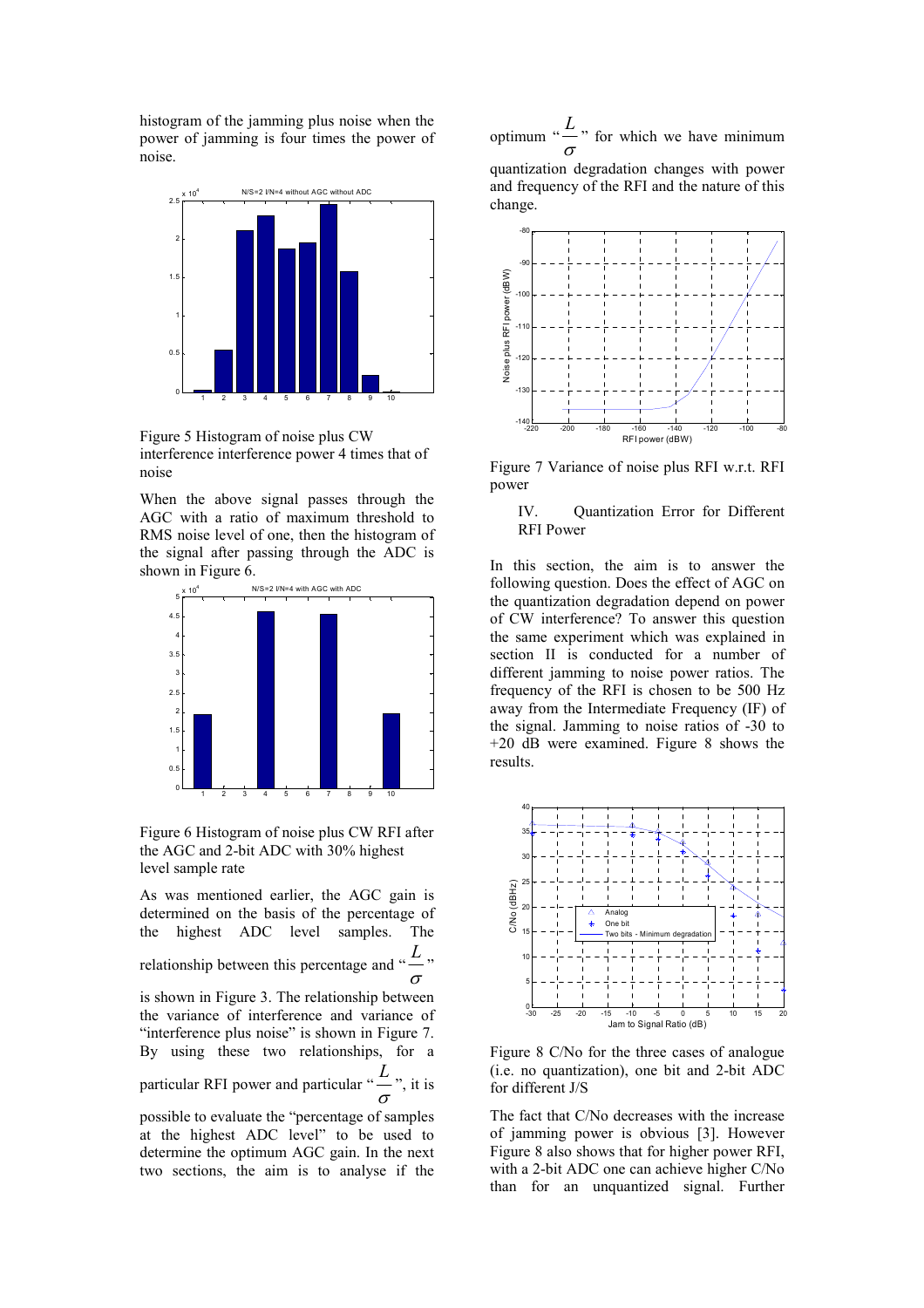investigation must be pursued in order to explain this phenomenon. As a particular case, the C/No for J/N 20 dB and frequency 500 Hz away from the IF is shown in Figure 9 for



Figure 9 C/No for J/N 20 dB for different

 $\tilde{\sigma}$  $L$   $\cdots$  and three cases of analogue ( $\land$ ), one-bit

(\*) and 2 bit (-)

It is clear from this figure that the optimum

 $\tilde{\phantom{a}}\overline{\phantom{a}}\phantom{a}$  $L$  " (about 1.3) has moved compared to

Figure 2 in which there is no RFI (about 1.0). The quantization degradation for the case of one-bit ADC for the Gaussian white noise is about 2 dB. Figure 9 shows that this degradation in the presence of CW RFI is much higher (12 dB).

### V. Quantization Error for Different RFI Frequencies

In [6, 8], a closed formula is derived for the carrier to noise ratio after the correlation in GNSS receivers. It is shown in that paper that if the CW RFI frequency changes there are troughs in the C/No if the Doppler frequency of that satellite signal and also the RFI power are assumed to be constant. In this section of the paper the following question is to be answered. Does the effect of AGC on the quantization degradation depend on the frequency of CW interference? To answer this question, two experiments are conducted. In the first experiment, 20 minutes of GPS PRN1 signal with fixed Doppler frequency is added to noise and interference of which frequency changes by 3.5 kHz. In three different scenarios this signal is passed through the Kai Borre software receiver [7]. In the scenario where the analogue (simulated here by full Matlab floating point) signal is fed to the receiver, the C/No has its highest value. If the signal is digitized and no AGC is used

obviously the C/No has the lowest value. The important point to notice in this experiment is the fact that the difference between C/No for the two cases of with and without AGC changes with RFI frequency as in Figure 10.



Figure 10 C/No of GPS PRN 1 for different scenarios

In another experiment, similar to the experiment of section II, the RFI frequency is chosen to be 1000 Hz away from the IF frequency with J/N 20 dB. The difference between this experiment and experiment of Figure 9 is in the RFI frequency. It clearly shows a much higher drop in the C/No for all the three cases of analogue, one-bit and two-bit ADC. The other thing which is noticeable in this figure is the fact that where  $-\frac{1}{\sigma}$  $\frac{L}{\ }$  is about 1.35, the signal degradation is even lower than that of the analogue case (and thus the C/No is



Figure 11 C/No for  $J/N + 20$  dB for different  $\tilde{\sigma}$  $L$   $\cdots$  and three cases of analogue ( $\degree$ ), one-bit  $(*)$  and 2 bit  $(-)$ 

Ratio of maximum threshold to RMS noise level

Now that it is known that the effect of AGC on the quantization degradation does depend on